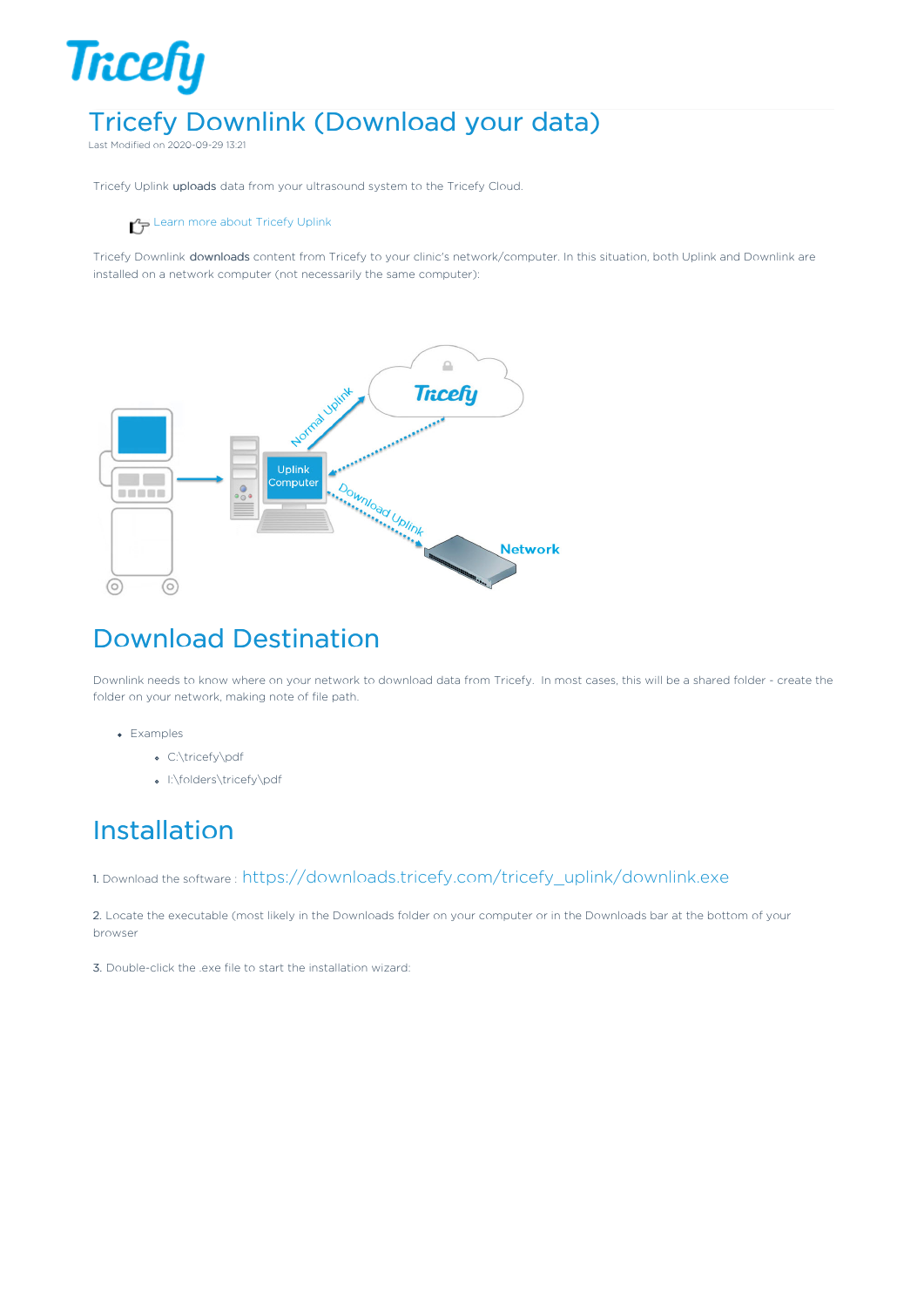

| <b>Tricefy Downlink 1.0 Setup</b> |                                                                                                                                                                                                                                                                                  |
|-----------------------------------|----------------------------------------------------------------------------------------------------------------------------------------------------------------------------------------------------------------------------------------------------------------------------------|
|                                   | Welcome to the Tricefy Downlink 1.0<br><b>Setup Wizard</b><br>This wizard will guide you through the installation of Tricefy<br>Downlink.<br>At the end of the installation, there will be one small service<br>that runs silently in the background.<br>Click Next to continue. |
|                                   | Cancel<br>Next                                                                                                                                                                                                                                                                   |
|                                   |                                                                                                                                                                                                                                                                                  |

Click Next

#### 4. A standard license agreement will display:



| Full Path of Output Directory:       |
|--------------------------------------|
|                                      |
| <b>Folder Name Format:</b>           |
| Reflect Name_Patient ID_Study Date   |
| Patient ID_Study Date                |
| Study UID                            |
| $\bigcirc$ None                      |
| File Output Format:                  |
| Consumer Format<br>DICOMDIR<br>DICOM |

- Enter the file path that you created as the download destination
	- You can copy and paste the path as well (right-click the path and select Copy):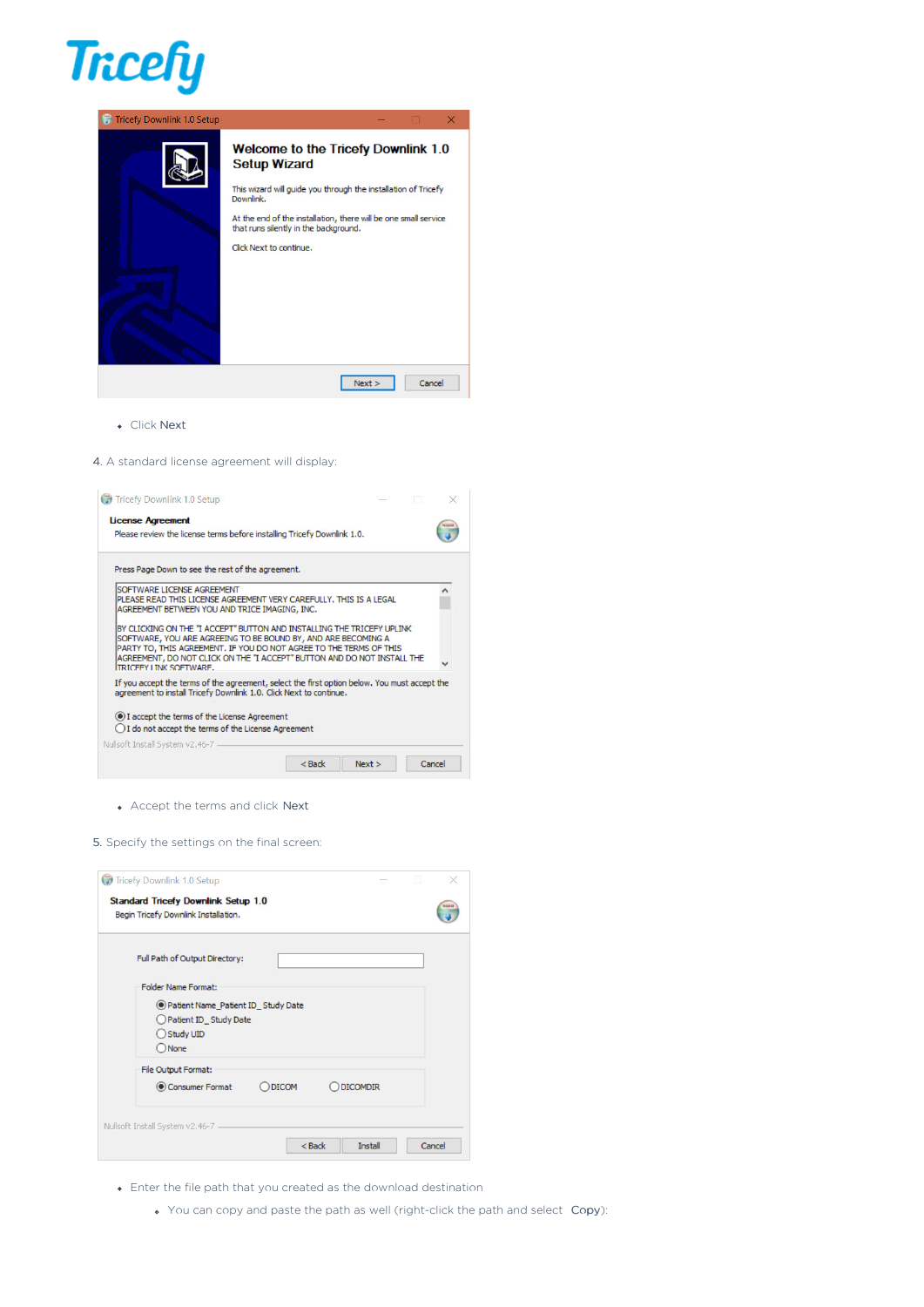

| C:\Users\qtbre\Desktop\temp\Download Destination Folder |              | Undo  |  |
|---------------------------------------------------------|--------------|-------|--|
| ́<br><b>Name</b>                                        | $\checkmark$ |       |  |
|                                                         |              | Cut   |  |
| $\mathcal{R}$                                           |              | Copy  |  |
| ÷                                                       |              | Paste |  |

Note: Make sure the URL entered into the setup wizard does not end with a backslash (this occurs if copying/pasting from the command line rather than the file explorer)

- Select the Folder Name Format
	- A folder will be automatically generated for each study downloaded; the selected option determines how that folder will be named
		- Choosing None will download the content directly into the destination folder, instead of creating a sub-folder
		- The default and recommended setting is Patient Name\_Patient ID\_Study Date
- Select the File Output Format
	- Leave the default setting Consumer Format
- 6. Click Install to complete the installation. A message will display confirming that installation was complete:

| Tricefy Downlink 1.0 Setup                                                                                                                                 |  |
|------------------------------------------------------------------------------------------------------------------------------------------------------------|--|
| Your Tricefy Downlink service is running in the background.<br>A browser window will now come up allowing you to activate your<br><b>Tricefy Downlink.</b> |  |
|                                                                                                                                                            |  |

### Activation

Immediately after installation, a browser window displays to activat e the new Uplink. If not already logged into Tricefy, a login window will display first.

| Welcome to the Tricefy    |
|---------------------------|
| <b>Uplink Setup Page!</b> |

### Name

#### 0b7f966d47874f92a4cbafac6612b352

This is the unique device id. You can not edit this field.

### Display name

This is the name that will be displayed in your Tricefy account.

### Account

| <b>RN</b>                                                          |  |
|--------------------------------------------------------------------|--|
| This is where the data from this Tricefy<br>Uplink will be routed. |  |
| <b>Activate Your Tricefy Uplink</b>                                |  |

Enter a Display Name (something descriptive so that you can distinguish this Uplink from your current one) and select Activate your Tricefy Uplink.